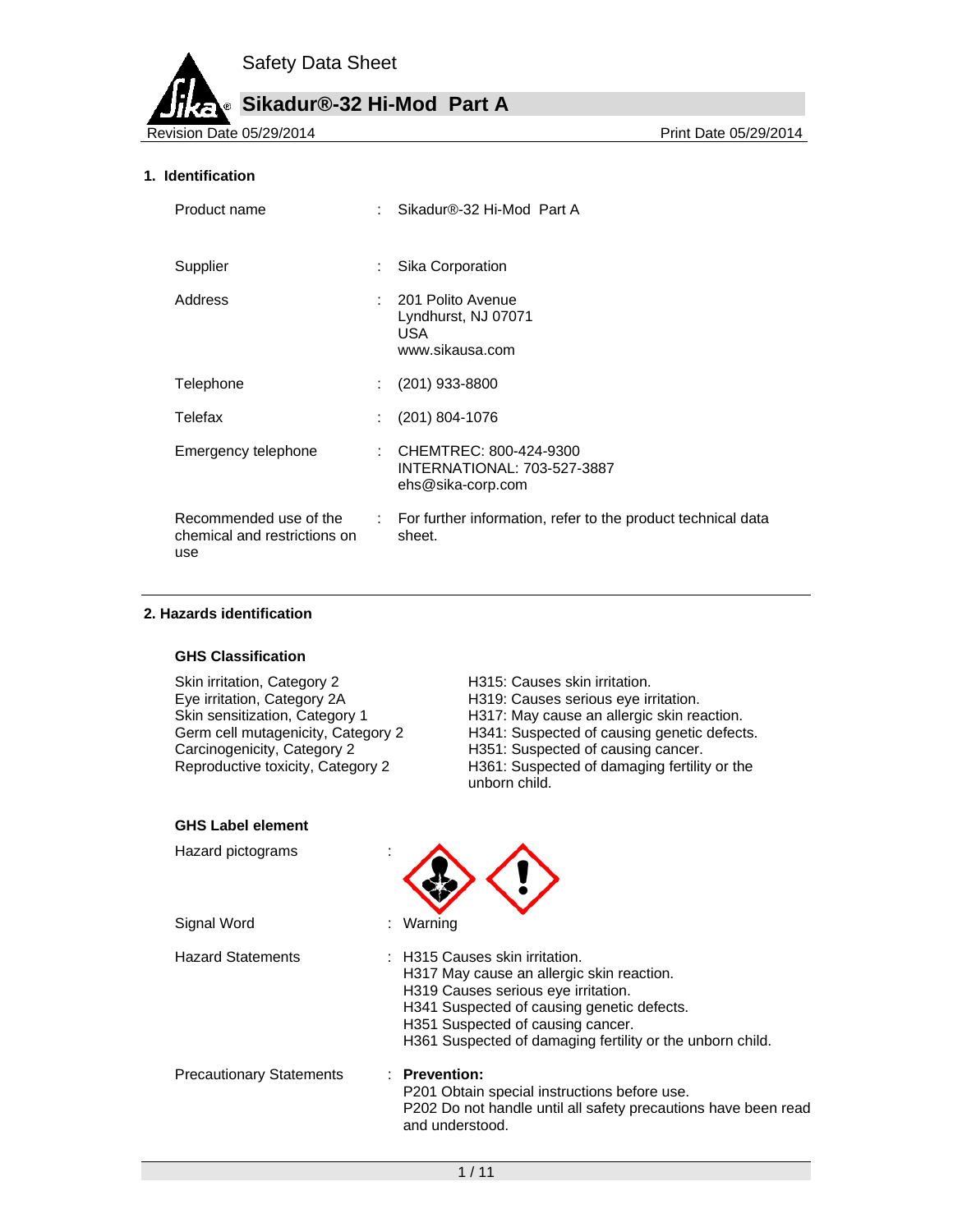

# **Sikadur®-32 Hi-Mod Part A**

P261 Avoid breathing dust/ fume/ gas/ mist/ vapors/ spray. P264 Wash skin thoroughly after handling. P272 Contaminated work clothing should not be allowed out of the workplace. P280 Wear eye protection/ face protection. P280 Wear protective gloves. P281 Use personal protective equipment as required. **Response:**  P302 + P352 IF ON SKIN: Wash with plenty of soap and water. P305 + P351 + P338 IF IN EYES: Rinse cautiously with water for several minutes. Remove contact lenses, if present and easy to do. Continue rinsing. P308 + P313 IF exposed or concerned: Get medical advice/ attention. P333 + P313 If skin irritation or rash occurs: Get medical advice/ attention. P337 + P313 If eye irritation persists: Get medical advice/ attention. P362 Take off contaminated clothing and wash before reuse. **Storage:**  P405 Store locked up. **Disposal:**  P501 Dispose of contents/ container to an approved waste disposal plant. Warning **Example 20 Starts 1 and 20 Starts 1 and 2** : Reports have associated repeated and prolonged exposure to some of the chemicals in this product with permanent brain,liver, kidney and nervous system damage. Intentional misuse by deliberate concentration and inhalation of vapors may be harmful or fatal.

See Section 11 for more detailed information on health effects and symptoms.

#### **3. Composition/information on ingredients**

#### **Hazardous ingredients**

| <b>Chemical Name</b>                     | CAS-No.       | Concentration (%)        |
|------------------------------------------|---------------|--------------------------|
| bisphenol-A-(epichlorhydrin) epoxy resin | 25068-38-6    | $\ge$ = 50 - $\le$ 100 % |
| Phenol, 4-nonyl, branched                | 84852-15-3    | $\vert$ >= 5 - < 10 %    |
| 2,3-epoxypropyl o-tolyl ether            | 2210-79-9     | $>= 2 - 5\%$             |
| solvent naphtha (petroleum), heavy arom. | 64742-94-5    | $>= 1 - 2%$              |
| Naphthalene, pure                        | $91 - 20 - 3$ | $\vert$ >= 0 - < 1 %     |

There are no additional ingredients present which, within the current knowledge of the supplier and in the concentrations applicable, are classified as hazardous to health or the environment and hence require reporting in this section.

#### **4. First aid measures**

If inhaled : Move to fresh air.

Consult a physician after significant exposure.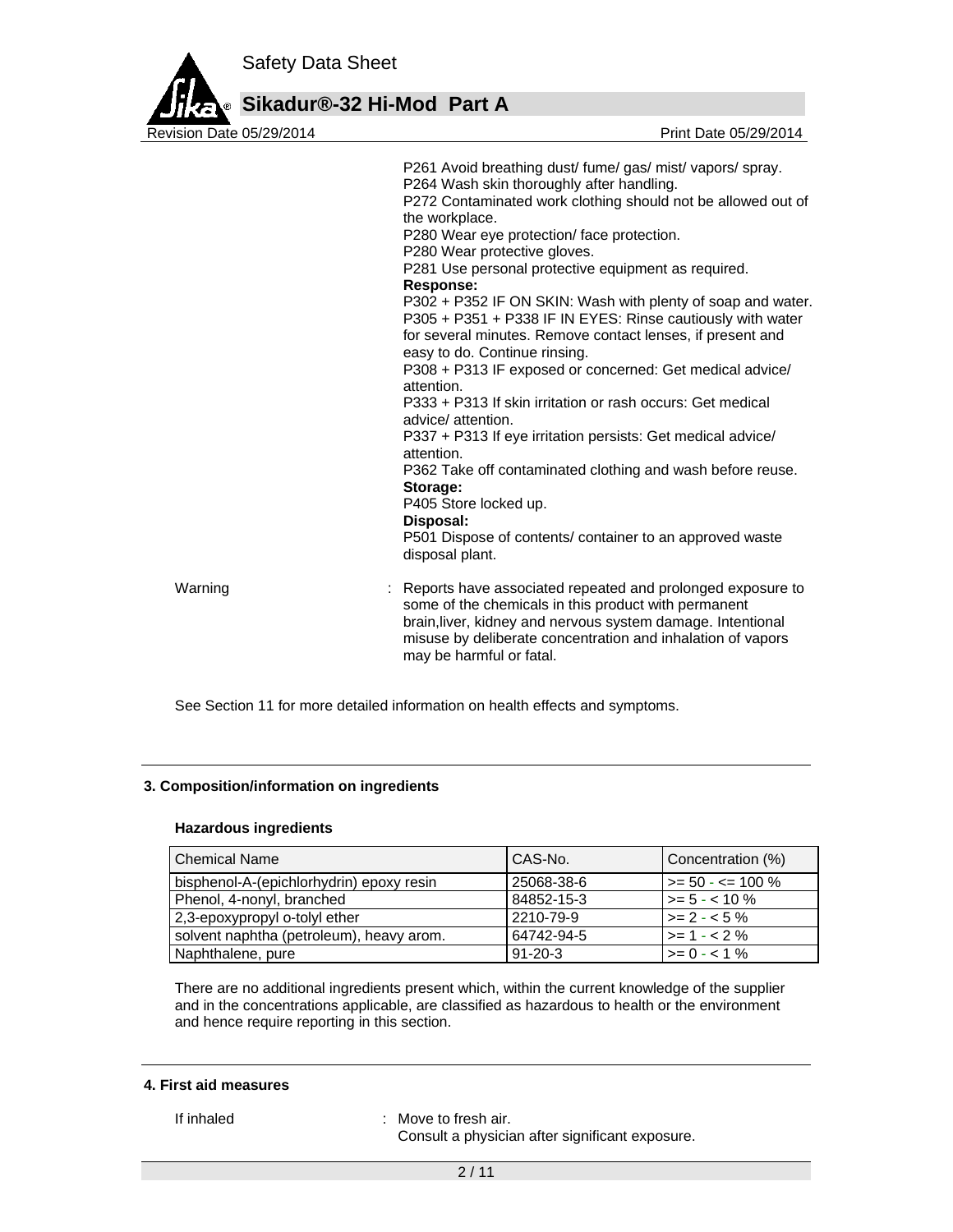**Sikadur®-32 Hi-Mod Part A**

Revision Date 05/29/2014

| In case of skin contact                                           | : Take off contaminated clothing and shoes immediately.<br>Wash off with soap and plenty of water.<br>If symptoms persist, call a physician.                                                                                                         |
|-------------------------------------------------------------------|------------------------------------------------------------------------------------------------------------------------------------------------------------------------------------------------------------------------------------------------------|
| In case of eye contact                                            | : Immediately flush eye(s) with plenty of water.<br>Remove contact lenses.<br>Keep eye wide open while rinsing.<br>If eye irritation persists, consult a specialist.                                                                                 |
| If swallowed                                                      | : Clean mouth with water and drink afterwards plenty of water.<br>Induce vomiting immediately and call a physician.<br>Do NOT induce vomiting.<br>Do not give milk or alcoholic beverages.<br>Never give anything by mouth to an unconscious person. |
| Most important symptoms<br>and effects, both acute and<br>delayed | : irritant effects<br>sensitizing effects<br>Allergic reactions<br>Excessive lachrymation<br>Erythema<br><b>Dermatitis</b><br>See Section 11 for more detailed information on health effects<br>and symptoms.                                        |
| Protection of first-aiders                                        | : Move out of dangerous area.<br>Consult a physician.<br>Show this material safety data sheet to the doctor in<br>attendance.                                                                                                                        |
| Notes to physician                                                | Treat symptomatically.                                                                                                                                                                                                                               |

#### **5. Fire-fighting measures**

| Suitable extinguishing media                      | : Use extinguishing measures that are appropriate to local<br>circumstances and the surrounding environment.                                                                                                                    |
|---------------------------------------------------|---------------------------------------------------------------------------------------------------------------------------------------------------------------------------------------------------------------------------------|
| Specific extinguishing<br>methods                 | : Collect contaminated fire extinguishing water separately. This<br>must not be discharged into drains.<br>Fire residues and contaminated fire extinguishing water must<br>be disposed of in accordance with local regulations. |
| Special protective equipment<br>for fire-fighters | : In the event of fire, wear self-contained breathing apparatus.                                                                                                                                                                |

#### **6. Accidental release measures**

| Personal precautions,<br>protective equipment and<br>emergency procedures | : Use personal protective equipment.<br>Deny access to unprotected persons.                                                                                                                                             |  |
|---------------------------------------------------------------------------|-------------------------------------------------------------------------------------------------------------------------------------------------------------------------------------------------------------------------|--|
| Environmental precautions                                                 | : Do not flush into surface water or sanitary sewer system.<br>If the product contaminates rivers and lakes or drains inform<br>respective authorities.<br>Local authorities should be advised if significant spillages |  |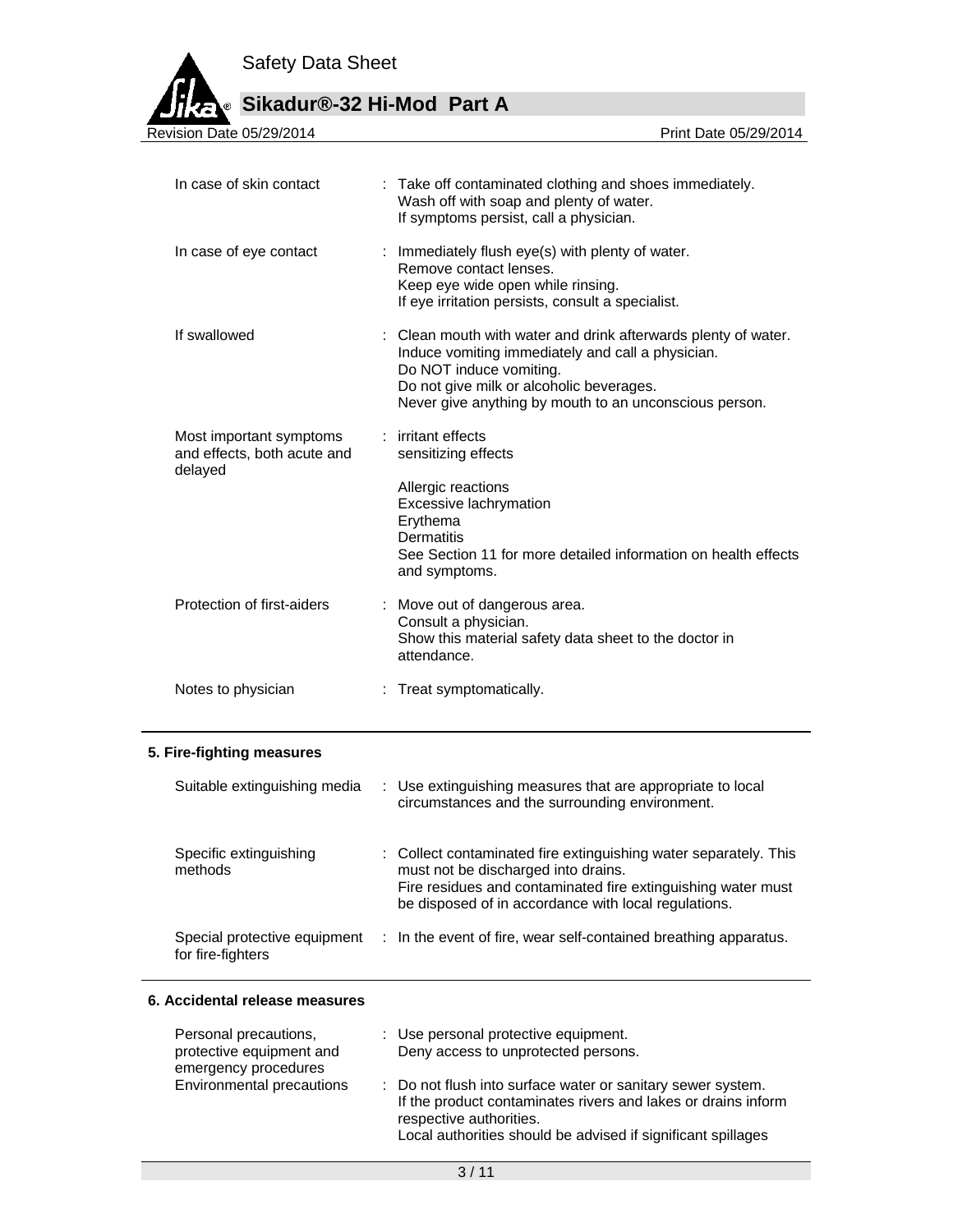# Sikadur®-32 Hi-Mod Part A

| Revision Date 05/29/2014                                 | Print Date 05/29/2014                                                                                                                                                                                                                                                                                                                                                                                                                                                                                                                                                             |
|----------------------------------------------------------|-----------------------------------------------------------------------------------------------------------------------------------------------------------------------------------------------------------------------------------------------------------------------------------------------------------------------------------------------------------------------------------------------------------------------------------------------------------------------------------------------------------------------------------------------------------------------------------|
|                                                          | cannot be contained.                                                                                                                                                                                                                                                                                                                                                                                                                                                                                                                                                              |
| Methods and materials for<br>containment and cleaning up | Soak up with inert absorbent material (e.g. sand, silica gel,<br>acid binder, universal binder, sawdust).<br>Keep in suitable, closed containers for disposal.                                                                                                                                                                                                                                                                                                                                                                                                                    |
| 7. Handling and storage                                  |                                                                                                                                                                                                                                                                                                                                                                                                                                                                                                                                                                                   |
| Advice on safe handling                                  | Do not breathe vapors or spray mist.<br>Avoid exceeding the given occupational exposure limits (see<br>section 8).<br>Do not get in eyes, on skin, or on clothing.<br>For personal protection see section 8.<br>Persons with a history of skin sensitization problems or<br>asthma, allergies, chronic or recurrent respiratory disease<br>should not be employed in any process in which this mixture is<br>being used.<br>Smoking, eating and drinking should be prohibited in the<br>application area.<br>Follow standard hygiene measures when handling chemical<br>products. |
| Conditions for safe storage                              | Store in original container.<br>Keep container tightly closed in a dry and well-ventilated<br>place.<br>Containers which are opened must be carefully resealed and<br>kept upright to prevent leakage.<br>Observe label precautions.<br>Store in accordance with local regulations.                                                                                                                                                                                                                                                                                               |
| Materials to avoid                                       | no data available                                                                                                                                                                                                                                                                                                                                                                                                                                                                                                                                                                 |

# **8. Exposure controls/personal protection**

| <b>Component</b>  | CAS-No.       | Basis **     | Value       | Exposure limit(s)* /<br>Form of exposure |
|-------------------|---------------|--------------|-------------|------------------------------------------|
| Naphthalene, pure | $91 - 20 - 3$ | <b>ACGIH</b> | <b>TWA</b>  | 10 ppm                                   |
|                   |               | <b>ACGIH</b> | <b>STEL</b> | 15 ppm                                   |
|                   |               | OSHA Z-1     | <b>TWA</b>  | 10 ppm<br>50 mg/m3                       |
|                   |               | OSHA P0      | <b>TWA</b>  | 10 ppm<br>50 mg/m3                       |
|                   |               | OSHA P0      | <b>STEL</b> | 15 ppm<br>75 mg/m3                       |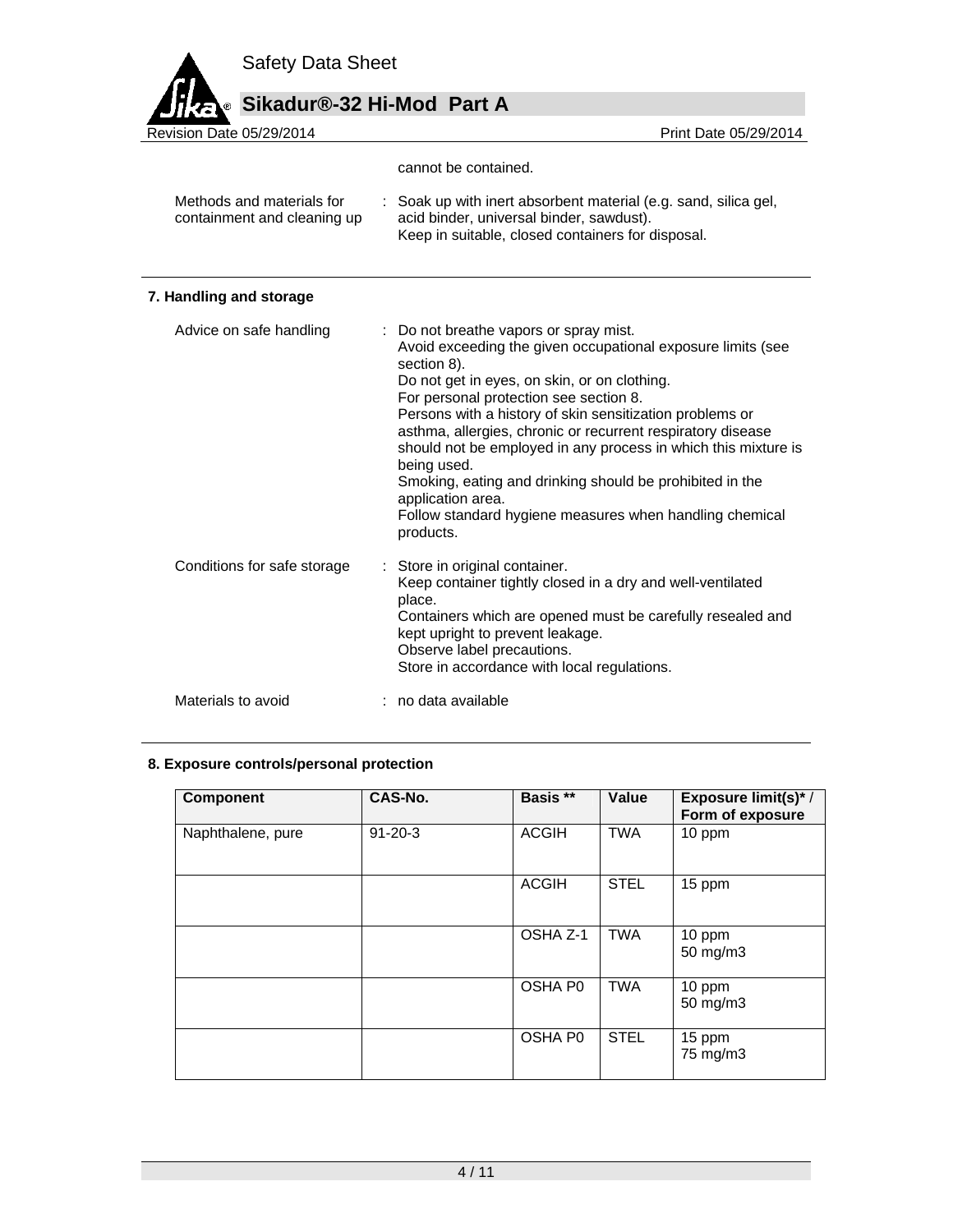

\*The above mentioned values are in accordance with the legislation in effect at the date of the release of this safety data sheet.

#### \*\***Basis**

ACGIH. Threshold Limit Values (TLV) OSHA P0. Table Z-1, Limit for Air Contaminat (1989 Vacated Values) OSHA P1. Permissible Exposure Limits (PEL), Table Z-1, Limit for Air Contaminant OSHA P2. Permissible Exposure Limits (PEL), Table Z-2 OSHA Z3. Table Z-3, Mineral Dust

| <b>Engineering measures</b> | : Use of adequate ventilation should be sufficient to control<br>worker exposure to airborne contaminants. If the use of this<br>product generates dust, fumes, gas, vapor or mist, use<br>process enclosures, local exhaust ventilation or other<br>engineering controls to keep worker exposure below any<br>recommended or statutory limits. |
|-----------------------------|-------------------------------------------------------------------------------------------------------------------------------------------------------------------------------------------------------------------------------------------------------------------------------------------------------------------------------------------------|
|                             |                                                                                                                                                                                                                                                                                                                                                 |

#### **Personal protective equipment**

| Respiratory protection   | : Use a properly fitted NIOSH approved air-purifying or air-fed<br>respirator complying with an approved standard if a risk<br>assessment indicates this is necessary.                                                                                                             |
|--------------------------|------------------------------------------------------------------------------------------------------------------------------------------------------------------------------------------------------------------------------------------------------------------------------------|
|                          | The filter class for the respirator must be suitable for the<br>maximum expected contaminant concentration<br>(gas/vapor/aerosol/particulates) that may arise when handling<br>the product. If this concentration is exceeded, self-contained<br>breathing apparatus must be used. |
| Hand protection          |                                                                                                                                                                                                                                                                                    |
| Remarks                  | : Chemical-resistant, impervious gloves complying with an<br>approved standard should be worn at all times when handling<br>chemical products if a risk assessment indicates this is<br>necessary.                                                                                 |
| Eye protection           | : Safety eyewear complying with an approved standard should<br>be used when a risk assessment indicates this is necessary.                                                                                                                                                         |
| Skin and body protection | : Choose body protection in relation to its type, to the<br>concentration and amount of dangerous substances, and to<br>the specific work-place.                                                                                                                                   |
| Hygiene measures         | : Avoid contact with skin, eyes and clothing.<br>Wash hands before breaks and immediately after handling the<br>product.<br>Remove contaminated clothing and protective equipment<br>before entering eating areas.<br>Wash thoroughly after handling.                              |

#### **9. Physical and chemical properties**

Appearance : liquid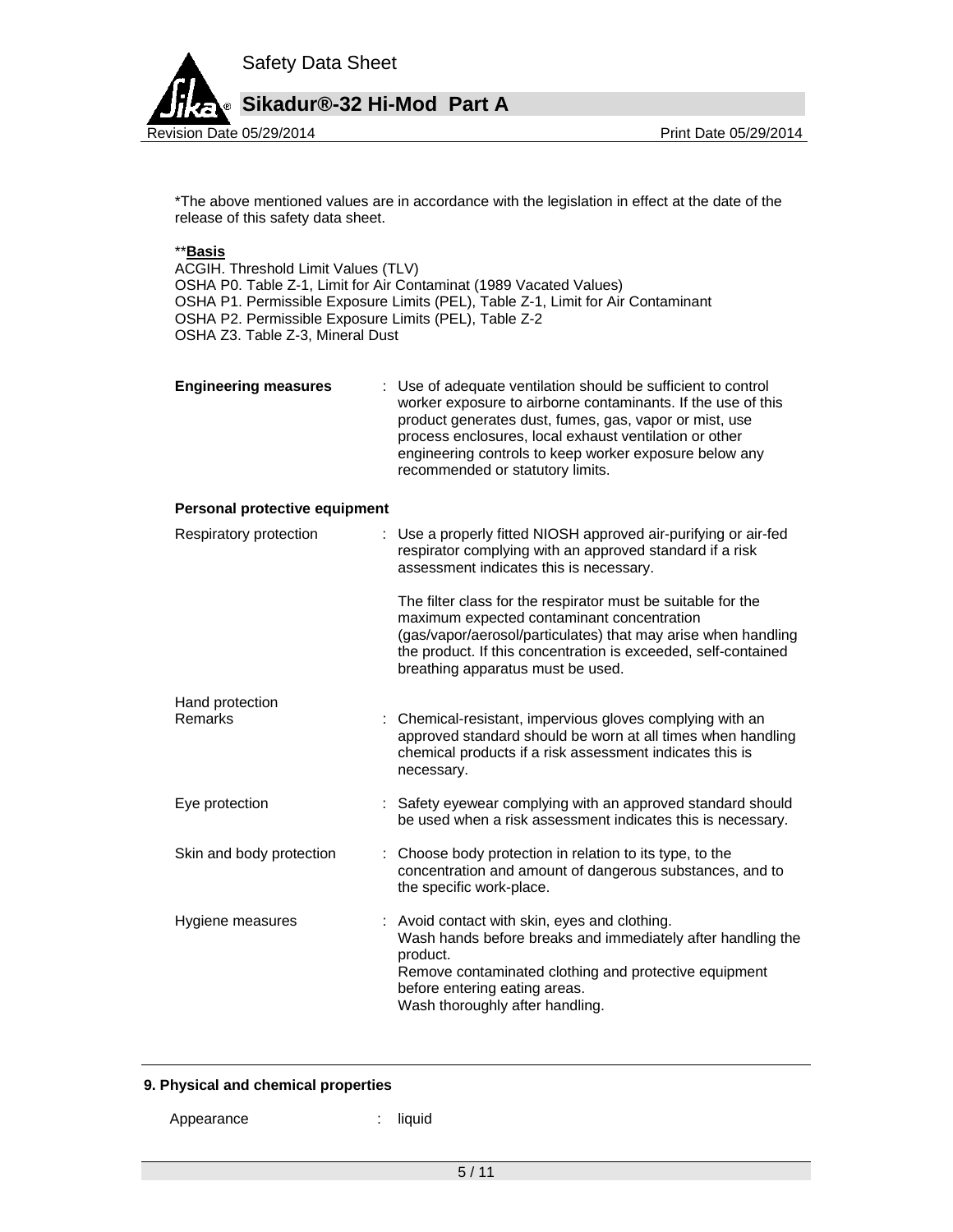# **Sikadur®-32 Hi-Mod Part A**

| Revision Date 05/29/2014                      |   | Print Date 05/29/2014                                                                                                                |
|-----------------------------------------------|---|--------------------------------------------------------------------------------------------------------------------------------------|
| Color                                         |   | clear                                                                                                                                |
|                                               |   | straw-like                                                                                                                           |
| Odor                                          |   | aromatic                                                                                                                             |
| Odor Threshold                                |   | no data available                                                                                                                    |
| Flash point                                   |   | $> 212$ °F ( $> 100$ °C)                                                                                                             |
| Ignition temperature                          | ÷ | not applicable                                                                                                                       |
| Decomposition temperature                     | ÷ | no data available                                                                                                                    |
| Lower explosion limit (Vol%)                  | ÷ | no data available                                                                                                                    |
| Upper explosion limit (Vol%)                  | ÷ | no data available                                                                                                                    |
| Flammability (solid, gas)                     |   | no data available                                                                                                                    |
| Oxidizing properties                          | ÷ | no data available                                                                                                                    |
| Autoignition temperature                      |   | no data available                                                                                                                    |
| pH                                            |   | no data available                                                                                                                    |
| Melting point/range /                         |   | no data available                                                                                                                    |
| Freezing point<br>Boiling point/boiling range | ÷ | no data available                                                                                                                    |
| Vapor pressure                                | ÷ | no data available                                                                                                                    |
| Density                                       |   | $1.14$ g/cm3<br>at 68 °F (20 °C)                                                                                                     |
| Water solubility                              |   | Note: insoluble                                                                                                                      |
| Partition coefficient: n-                     |   | no data available                                                                                                                    |
| octanol/water<br>Viscosity, dynamic           |   | no data available                                                                                                                    |
| Viscosity, kinematic                          |   | $> 20.5$ mm2/s<br>at 104 °F (40 °C)                                                                                                  |
| Relative vapor density                        | ÷ | no data available                                                                                                                    |
| Evaporation rate                              |   | no data available                                                                                                                    |
| <b>Burning rate</b>                           |   | no data available                                                                                                                    |
| Volatile organic compounds<br>(VOC) content   | ÷ | 35 g/L (Sikadur®-32 Hi-Mod Part A + Sikadur®-32 Hi-Mod Part B);<br>55 g/L(Sikadur®-32 Hi-Mod Part A + Sikadur®-32 Hi-Mod LPL Part B) |

### **10. Stability and reactivity**

Reactivity **Reactivity** : No dangerous reaction known under conditions of normal use.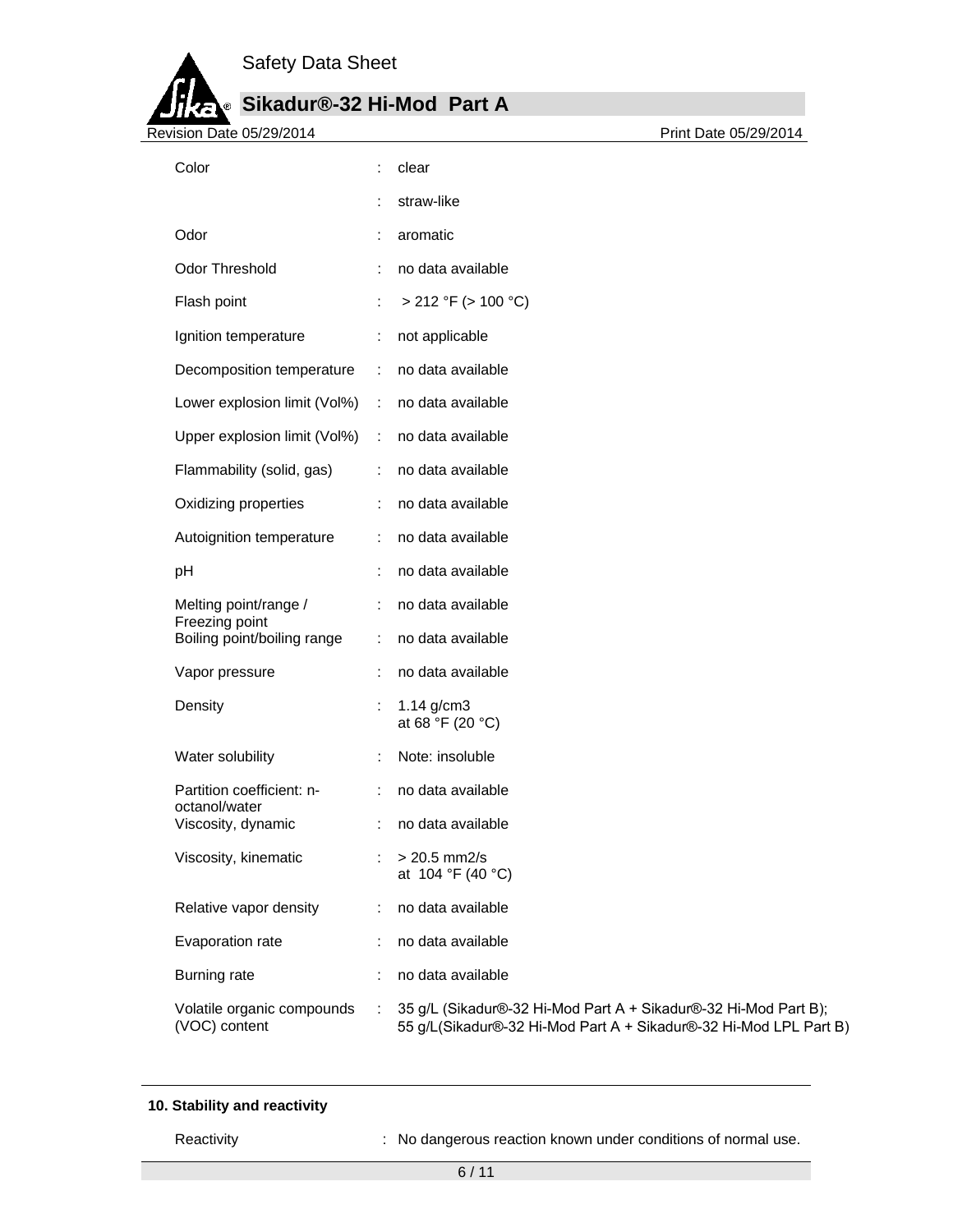# **Sikadur®-32 Hi-Mod Part A**

Revision Date 05/29/2014 **Revision Date 05/29/2014** 

| Chemical stability                    | : The product is chemically stable.            |
|---------------------------------------|------------------------------------------------|
| Possibility of hazardous<br>reactions | : Stable under recommended storage conditions. |
| Conditions to avoid                   | : no data available                            |
| Incompatible materials                | : no data available                            |

#### **11. Toxicological information**

#### **Acute toxicity**

| Acute oral toxicity       | : no data available |
|---------------------------|---------------------|
| Acute inhalation toxicity | : no data available |
| Acute dermal toxicity     | : no data available |

#### **Ingredients:**

#### **bisphenol-A-(epichlorhydrin) epoxy resin :**

| Acute oral toxicity | : LD50 Oral rat: $> 5,000$ mg/kg |  |
|---------------------|----------------------------------|--|
|                     |                                  |  |

| Acute dermal toxicity |  | : LD50 Dermal rabbit: > 20,000 mg/kg |  |  |
|-----------------------|--|--------------------------------------|--|--|
|-----------------------|--|--------------------------------------|--|--|

## **Phenol, 4-nonyl, branched :**

| Acute dermal toxicity | : LD50 Dermal rabbit: 3,160 mg/kg |  |
|-----------------------|-----------------------------------|--|
|-----------------------|-----------------------------------|--|

#### **Skin corrosion/irritation**

#### **Product**

Result: Skin irritation

Causes skin irritation.

#### **Serious eye damage/eye irritation**

#### **Product**

Result: Eye irritation no data available

Causes serious eye irritation.

#### **Respiratory or skin sensitization**

#### **Product**

May cause an allergic skin reaction.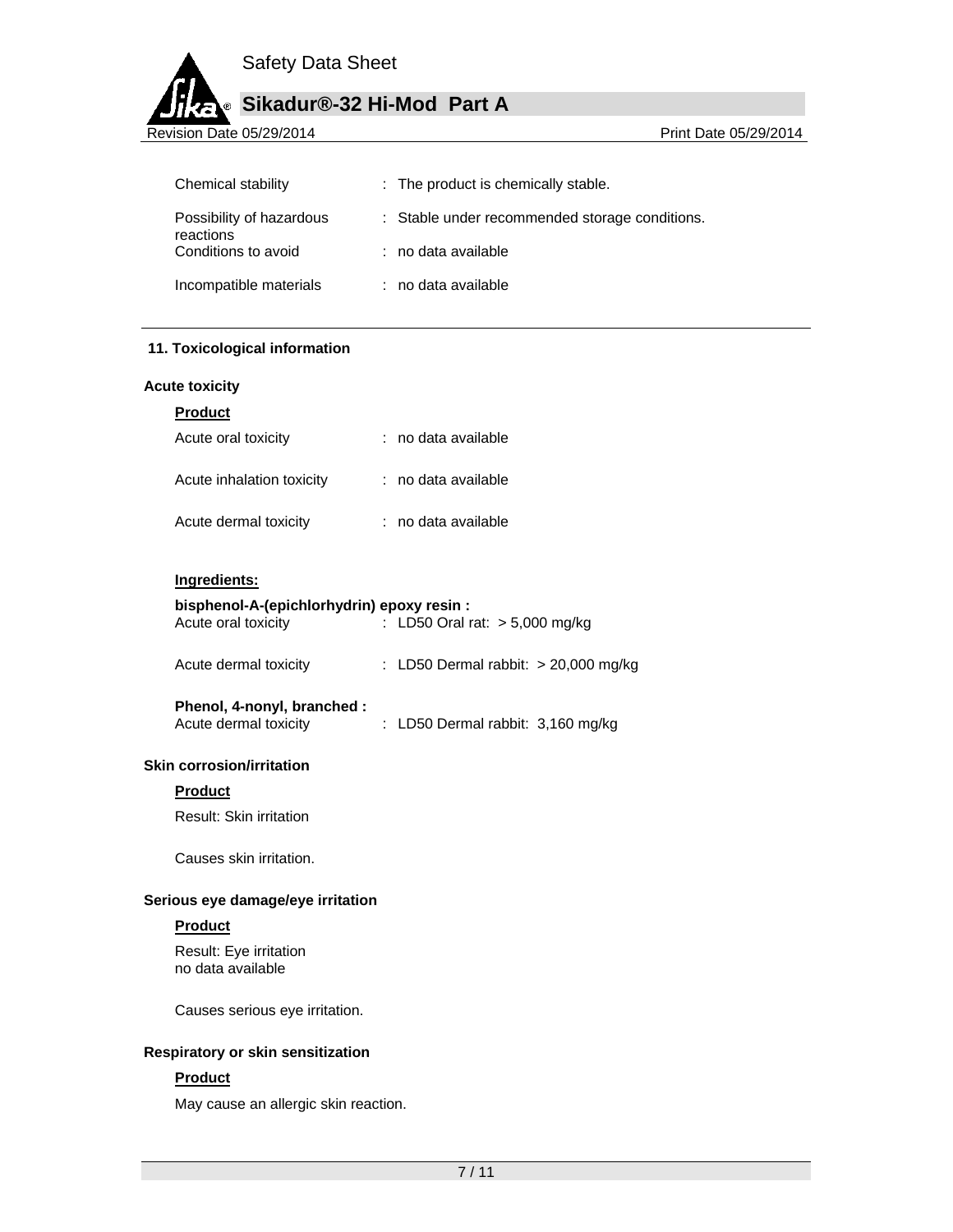

Revision Date 05/29/2014 **Print Date 05/29/2014** Print Date 05/29/2014

#### **Germ cell mutagenicity**

| Product |
|---------|
|---------|

| Mutagenicity                           | : Suspected of causing genetic defects.         |               |
|----------------------------------------|-------------------------------------------------|---------------|
| Carcinogenicity<br><b>Product</b>      |                                                 |               |
| Carcinogenicity                        | : Suspected of causing cancer.                  |               |
|                                        |                                                 |               |
| <b>IARC</b>                            | Group 2B: Possibly carcinogenic to humans       |               |
|                                        | Naphthalene, pure                               | $91 - 20 - 3$ |
| <b>NTP</b>                             | Reasonably anticipated to be a human carcinogen |               |
|                                        | Naphthalene, pure                               | $91 - 20 - 3$ |
| <b>Reproductive Toxicity/Fertility</b> |                                                 |               |
| Product                                |                                                 |               |

| Reproductive toxicity | Suspected of damaging fertility or the unborn child. |  |
|-----------------------|------------------------------------------------------|--|
|-----------------------|------------------------------------------------------|--|

#### **Reproductive Toxicity/Development/Teratogenicity**

#### **Product**

Teratogenicity : no data available

### **STOT-single exposure**

#### **Product**

Assessment: no data available

#### **STOT-repeated exposure**

Reports have associated repeated and prolonged exposure to some of the chemicals in this product with permanent brain,liver, kidney and nervous system damage. Intentional misuse by deliberate concentration and inhalation of vapors may be harmful or fatal. Once sensitized, a severe allergic reaction may occur when subsequently exposed to very low levels.

**Product** 

Assessment: no data available

#### **Aspiration toxicity**

#### **Product**

no data available

#### **12. Ecological information**

Other information Do not empty into drains; dispose of this material and its container in a safe way. Avoid dispersal of spilled material and runoff and contact with soil, waterways, drains and sewers.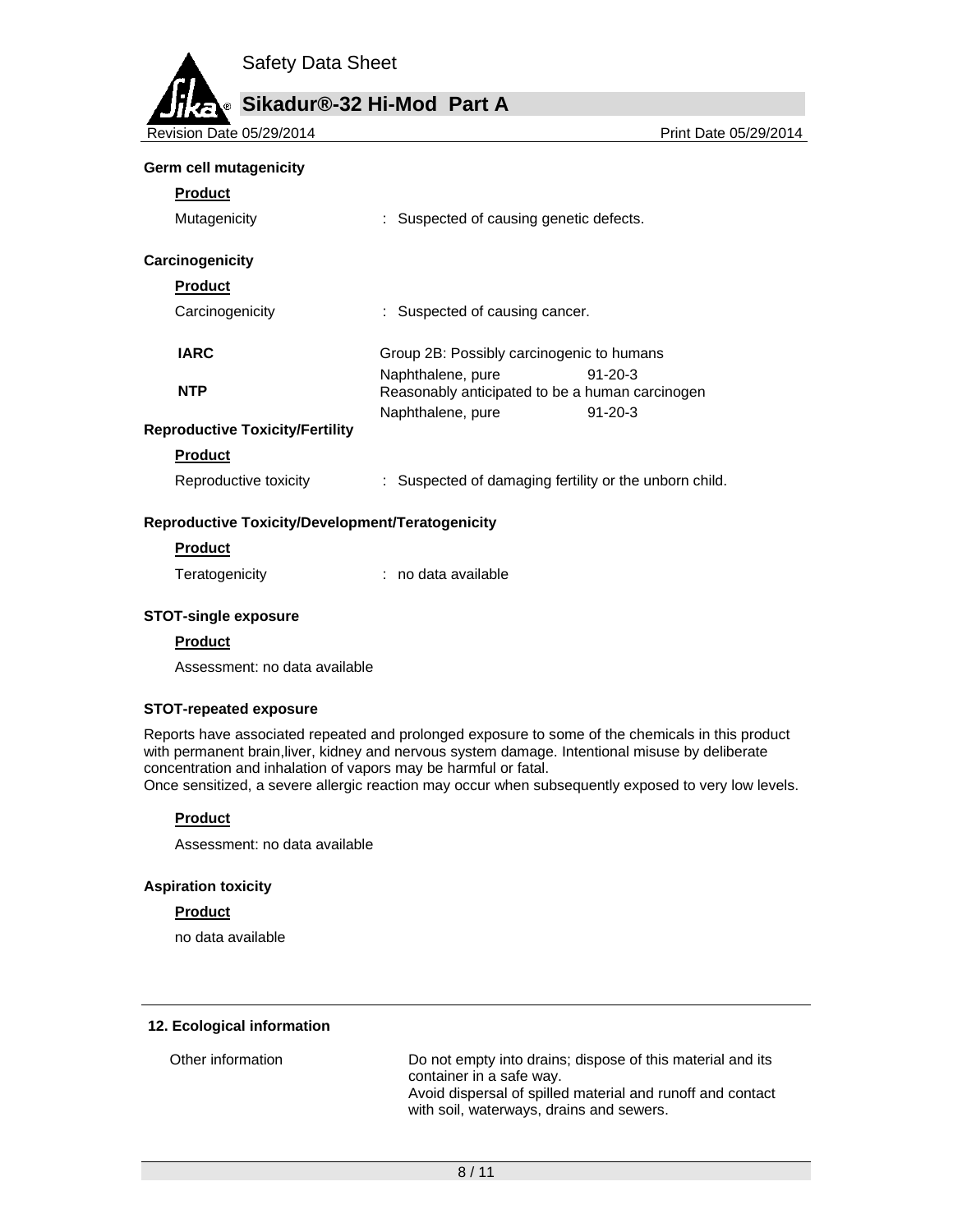

 Do not empty into drains; dispose of this material and its container in a safe way. Avoid dispersal of spilled material and runoff and contact with soil, waterways, drains and sewers. Toxic to aquatic organisms, may cause long-term adverse effects in the aquatic environment. May be harmful to the environment if released in large quantities. Water polluting material.

#### **13. Disposal considerations**

|  | <b>Disposal methods</b> |  |
|--|-------------------------|--|
|  |                         |  |

| Waste from residues    | : Disposal of this product, solutions and any by-products should<br>at all times comply with the requirements of environmental<br>protection and waste disposal legislation and any regional<br>local authority requirements. |
|------------------------|-------------------------------------------------------------------------------------------------------------------------------------------------------------------------------------------------------------------------------|
| Contaminated packaging | : Empty containers should be taken to an approved waste<br>handling site for recycling or disposal.                                                                                                                           |

#### **14. Transport information**

#### **DOT**

Not regulated

### **IATA**

| UN number                                   | 3082                                                   |
|---------------------------------------------|--------------------------------------------------------|
| Description of the goods                    | Environmentally hazardous substance, liquid, n.o.s.    |
|                                             | (bisphenol-A-(epichlorhydrin) epoxy resin)             |
| Class                                       | 9                                                      |
| Packing group                               | Ш                                                      |
| Labels                                      | 9                                                      |
| Packing instruction (cargo<br>aircraft)     | 964                                                    |
| Packing instruction<br>(passenger aircraft) | 964                                                    |
| Packing instruction                         | Y964                                                   |
| (passenger aircraft)                        |                                                        |
| <b>IMDG</b>                                 |                                                        |
| UN number                                   | 3082                                                   |
| Description of the goods                    | ENVIRONMENTALLY HAZARDOUS SUBSTANCE, LIQUID,<br>N.O.S. |
|                                             | (bisphenol-A-(epichlorhydrin) epoxy resin)             |
| Class                                       | 9                                                      |
| Packing group                               | Ш                                                      |
| Labels                                      | 9                                                      |
| EmS Number 1                                | F-A                                                    |
| EmS Number 2                                | S-F                                                    |
|                                             |                                                        |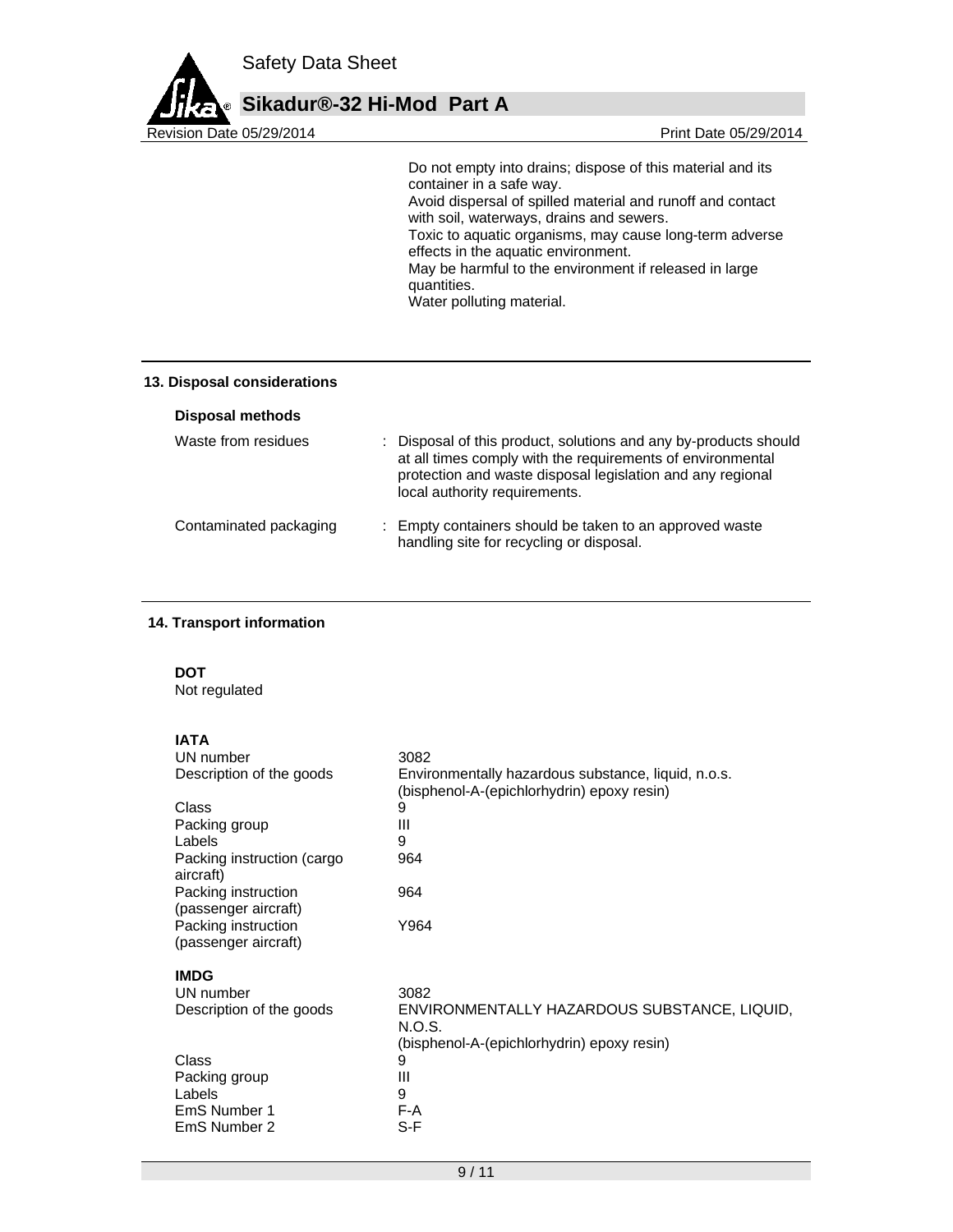

Marine pollutant ves

IMDG: For Limited Quantity special provisions reference IMDG Code Chapter 3.4

**Special precautions for user** no data available

**Transport in bulk according to Annex II of MARPOL 73/78 and the IBC Code**  not applicable

#### **15. Regulatory information**

**TSCA list interpretate in the substances in this product are either listed on the** TSCA Inventory or are in compliance with a TSCA Inventory exemption.

#### **EPCRA - Emergency Planning and Community Right-to-Know**

#### **CERCLA Reportable Quantity**

This material does not contain any components with a CERCLA RQ.

#### **SARA304 Reportable Quantity**

This material does not contain any components with a section 304 EHS RQ.

| SARA 311/312 Hazards                                                                         | : Chronic Health Hazard<br>Acute Health Hazard                                                                                                                                                       |
|----------------------------------------------------------------------------------------------|------------------------------------------------------------------------------------------------------------------------------------------------------------------------------------------------------|
| <b>SARA 302</b>                                                                              | : Not listed                                                                                                                                                                                         |
| <b>SARA 313</b>                                                                              | : Not listed                                                                                                                                                                                         |
| <b>Clean Air Act</b>                                                                         |                                                                                                                                                                                                      |
| <b>Ozone-Depletion</b><br><b>Potential</b>                                                   | This product neither contains, nor was manufactured with a<br>Class I or Class II ODS as defined by the U.S. Clean Air Act<br>Section 602 (40 CFR 82, Subpt. A, App. $A + B$ ).                      |
| Air Act Section 12 (40 CFR 61).<br>Accidental Release Prevention (40 CFR 68.130, Subpart F). | This product does not contain any hazardous air pollutants (HAP), as defined by the U.S. Clean<br>This product does not contain any chemicals listed under the U.S. Clean Air Act Section 112(r) for |

| <b>California Prop 65</b> | WARNING! This product contains a chemical known in the |
|---------------------------|--------------------------------------------------------|
|                           | State of California to cause cancer.                   |

#### **16. Other information**